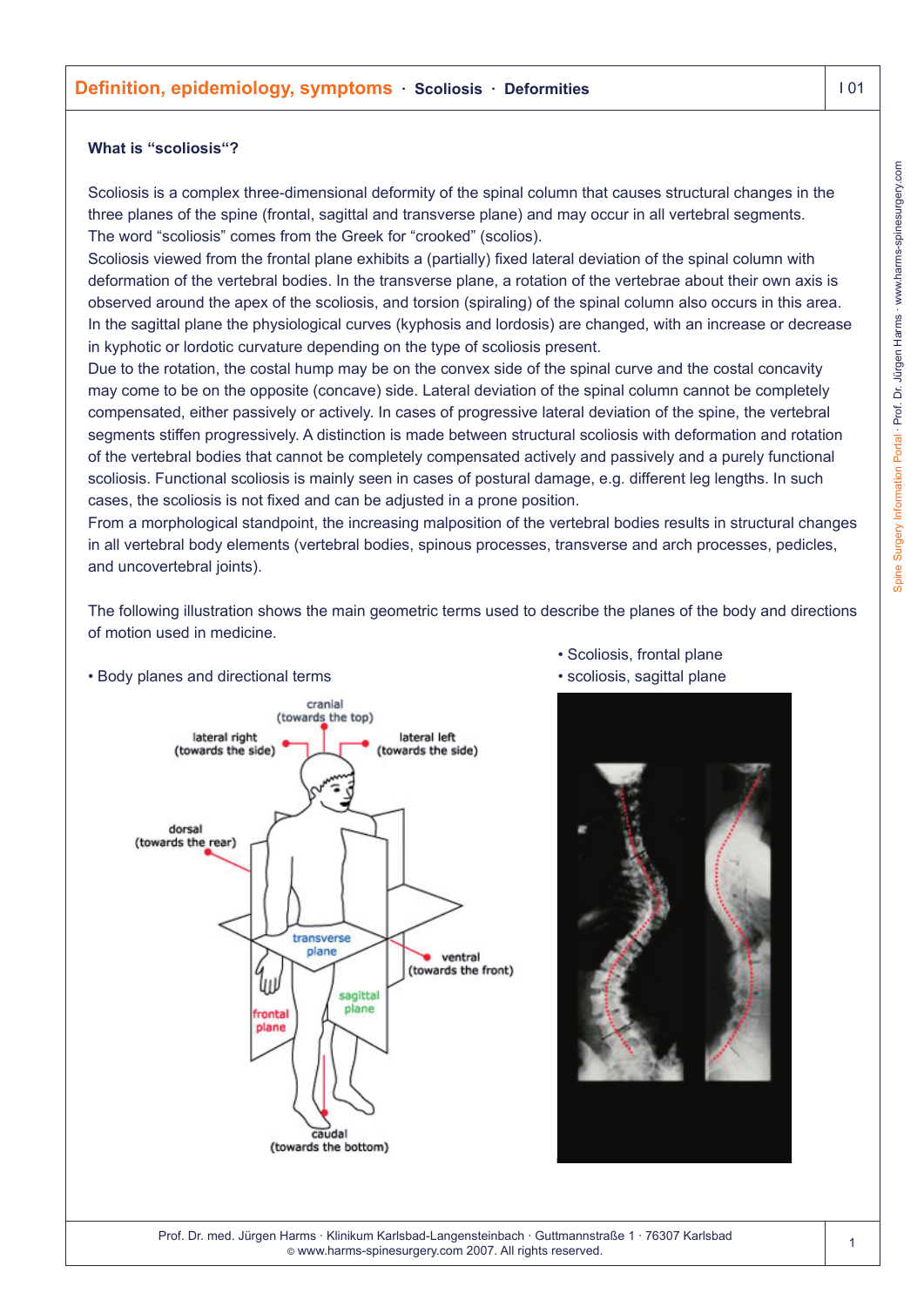## **Definition, epidemiology, symptoms** · Scoliosis · Deformities **I 201** 101

#### **How are scolioses classified?**

Scolioses are classified in the following groups:

#### · Idiopathic scoliosis

80-90% of all scolioses are termed "idiopathic." (Greek: idios = self, pathos = suffering, disease). This refers to a form of scoliosis for which the cause and pathogenesis has not been explained to date. Idiopathic scolioses are classified in the following subgroups according to the patient's age at initial onset:

- · Infantile idiopathic scoliosis (initial manifestation of scoliosis up to 3 years of age)
- · Juvenile idiopathic scoliosis (initial manifestation from 3 to 9 years of age)
- · Adolescent idiopathic scoliosis (initial manifestation between 10 years of age and the end of adolescence)

### · Congenital scoliosis

Congenital scoliosis is a spinal deformity with lateral deviation and rotation of the spinal column caused by birth defects in the embryonal development of the vertebrae leading to the formation of one or more deformed vertebrae. The incomplete formation of the vertebrae results in asymmetrical growth of the spinal column. Congenitally anomalous vertebrae can occur in any part of the spinal column.

Formation defects, segmentation defects, or combined forms of vertebral anomalies disturb the normal growth pattern of the spinal column, so that a scoliosis may develop as the spinal column develops.

Congenital scolioses are rare, but may require early surgery due to the severity of the spinal deformity.

### · Neuromuscular scoliosis

This term describes a clinical picture resulting primarily from neurological or muscular diseases and characterized by a wide variety of symptoms of varying degrees of severity (for example disorders affecting posture and the locomotor system, mental disability, or damage to sensory perception functions). Many of these diseases have their onset in childhood and may, in addition to the many individual primary symptoms observed, also lead to the formation of a scoliosis due to the neuromuscular disturbance of the postural apparatus with local or generalized muscular dysfunctions.

## **How often does scoliosis occur (epidemiology)?**

The data in the literature on the incidence of scoliosis varies considerably worldwide. This also reflects the differing definitions of the criteria that must be met for a scoliosis to be present. The figures vary from 0.1 to 15%, and an average of around 4% may be assumed. In Germany, about 400,000 persons suffer from scoliosis. About 90% of all scolioses are idiopathic scolioses, which affects girls four times as frequently as boys. The remaining 10% of diagnosed cases of scoliosis are of the congenital and neuromuscular types.

 $\overline{2}$